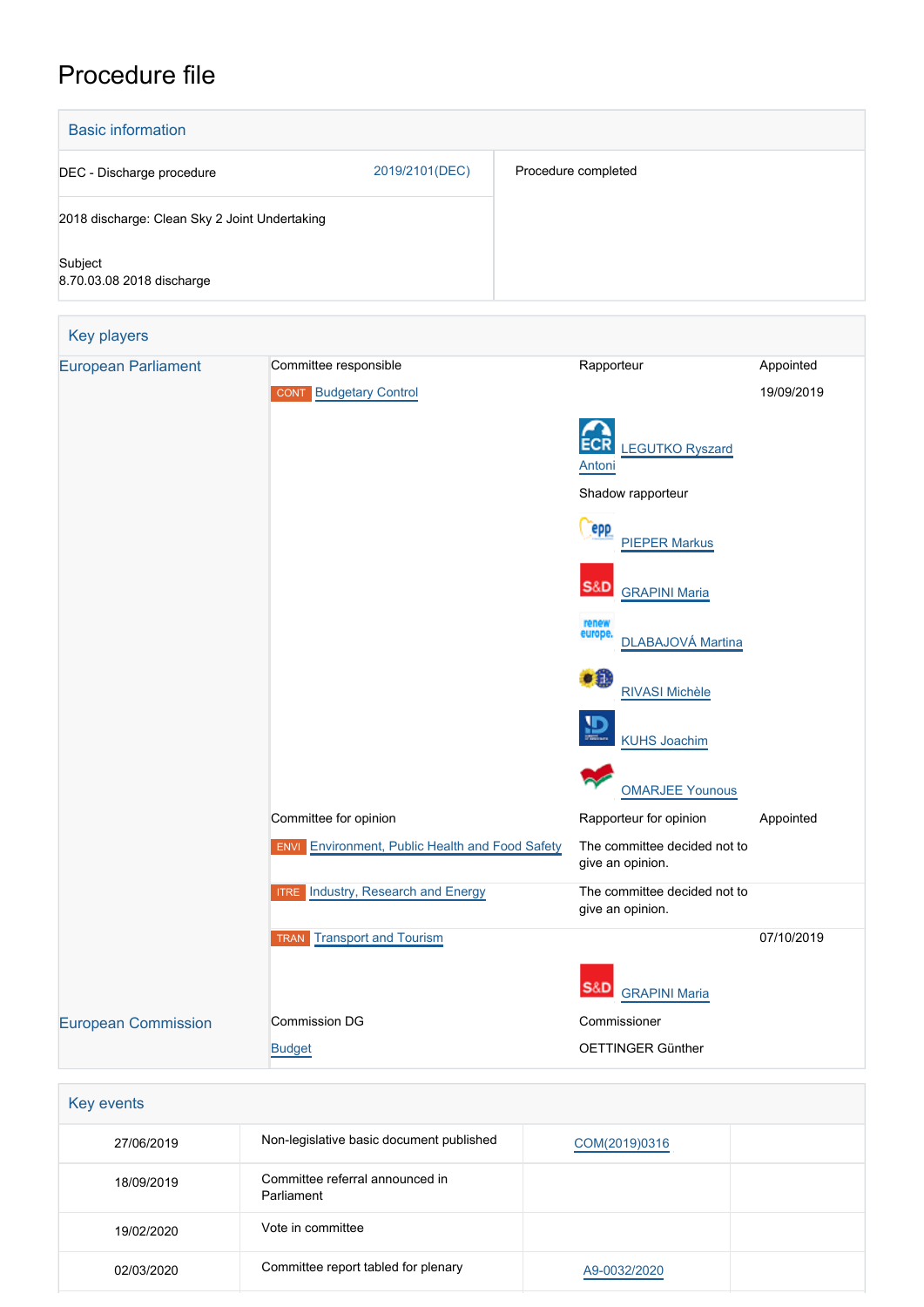| 13/05/2020 | Results of vote in Parliament           |              |         |
|------------|-----------------------------------------|--------------|---------|
| 13/05/2020 | Decision by Parliament                  | T9-0071/2020 | Summary |
| 13/05/2020 | End of procedure in Parliament          |              |         |
| 11/12/2020 | Final act published in Official Journal |              |         |

| <b>Technical information</b> |                           |  |  |  |
|------------------------------|---------------------------|--|--|--|
| Procedure reference          | 2019/2101(DEC)            |  |  |  |
| Procedure type               | DEC - Discharge procedure |  |  |  |
| Other legal basis            | Rules of Procedure EP 159 |  |  |  |
| Stage reached in procedure   | Procedure completed       |  |  |  |
| Committee dossier            | CONT/9/00773              |  |  |  |

### Documentation gateway

| Non-legislative basic document                         |             | COM(2019)0316 | 27/06/2019 | EC  |         |
|--------------------------------------------------------|-------------|---------------|------------|-----|---------|
| Committee draft report                                 |             | PE639.839     | 09/01/2020 | EP  |         |
| Committee opinion                                      | <b>TRAN</b> | PE642.924     | 22/01/2020 | EP  |         |
| Amendments tabled in committee                         |             | PE645.082     | 30/01/2020 | EP  |         |
| Supplementary non-legislative basic<br>document        |             | 05763/2020    | 06/02/2020 | CSL |         |
| Committee report tabled for plenary, single<br>reading |             | A9-0032/2020  | 02/03/2020 | EP  |         |
| Text adopted by Parliament, single reading             |             | T9-0071/2020  | 13/05/2020 | EP  | Summary |

### Final act

Budget 2020/1840 [OJ L 417 11.12.2020, p. 0018](https://eur-lex.europa.eu/legal-content/EN/TXT/?uri=OJ:L:2020:417:TOC)

## 2018 discharge: Clean Sky 2 Joint Undertaking

The European Parliament decided to grant the Executive Director of the Clean Sky 2 Joint Undertaking discharge in respect of the implementation of the joint undertakings budget for the financial year 2018 and to approve the closure of the joint undertakings accounts.

Noting that the Court of Auditors considered that the annual accounts of the Joint Undertaking for the financial year 2018 accurately reflected the financial position of the Joint Undertaking as at 31 December 2018, as well as the results of its operations, Parliament adopted by 625 votes to 62, with 6 abstentions, a resolution containing a series of observations which form an integral part of the discharge decision.

### General

The maximum contribution from the Union to the Joint Undertaking second phase of activities is EUR 1 755 000 000 to be paid from the budget of Horizon 2020.

### Budgetary and financial management

The Joint Undertakings final budget for 2018 included commitment appropriations of EUR 371 100 000 and payment appropriations of EUR 343 786 573. The commitment appropriations utilisation rate was 99.2 % and the rate of payment appropriations was 97.3 %.

Parliament noted with satisfaction that the Joint Undertaking has implemented various tools to monitor the execution of the programme in terms of productivity, achievements, planning and risks of the operations.

#### Other observations

The resolution also contained a series of observations on calls for proposals, performance and internal audits.